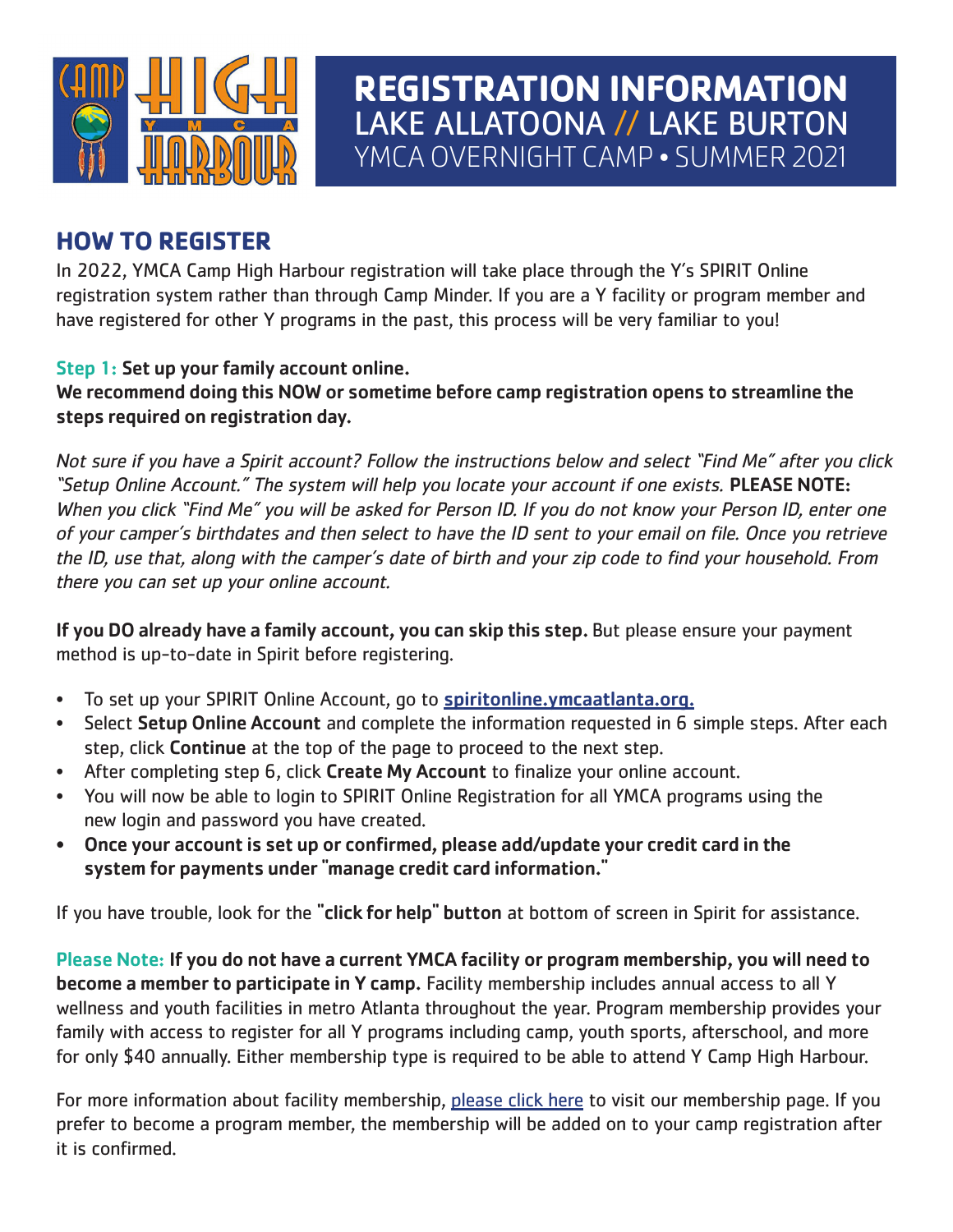### **HOW TO REGISTER** continued

#### Step 2: Registration Day

On registration day, you'll receive an email with a link to register, or you can click the registration link on our webpage. Since you will be setting up your Spirit Online Registration account in advance, the registration process will be simple:

- Click on the link in the email.
- Select the class (camp session) and click "Register for the Class Checked Below."
- Select the child and add the selection to cart (this is when the time stamp happens you can take your time after this step).
- Complete the waiver form.
- You will then be shown the class/child details for confirmation. Please review those details and then select "Add to Shopping Cart" once again to confirm.
- Complete the "User Defined Form" which will provide details about your registration request. Once complete select "Confirm."
- Finally, select "I'm done shopping, proceed to checkout," to complete your order.

PLEASE NOTE: Your SPIRIT online registration is a "waitlist" request for the camp weeks/programs you select at registration. We know this may be confusing because in the past the word "waitlist" meant camp was already full. That is not the case with our new registration system. All online registrations will start as "waitlist" requests. You will receive a confirmation of your camp registration, or further information if the requested programs are full, by March 1 or sooner.

Please complete STEP ONE as soon as possible to make your registration process quick and simple on registration day!

## **FREQUENTLY ASKED REGISTRATION QUESTIONS**

- 1. What is considered an alumni for registration? Any camper or camp family that was previously registered or on a wait list in 2020 and/or 2021 is considered an alumni.
- 2. I was on the wait list, am I a new camper or alumni? You are considered an alumni camper.
- 3. How do I apply for financial aid?

We have an application that you need to fill out and return with your most recent 1040 tax return, along with the listed documentation that applies to your circumstances (paystubs, unemployment, disability etc.). Please email registration@highharbour.org to start the financial aid request.

4. How does an ALC and LITapply for camp?

They sign up the same way as the campers do, through the CampMinder online reservation process.